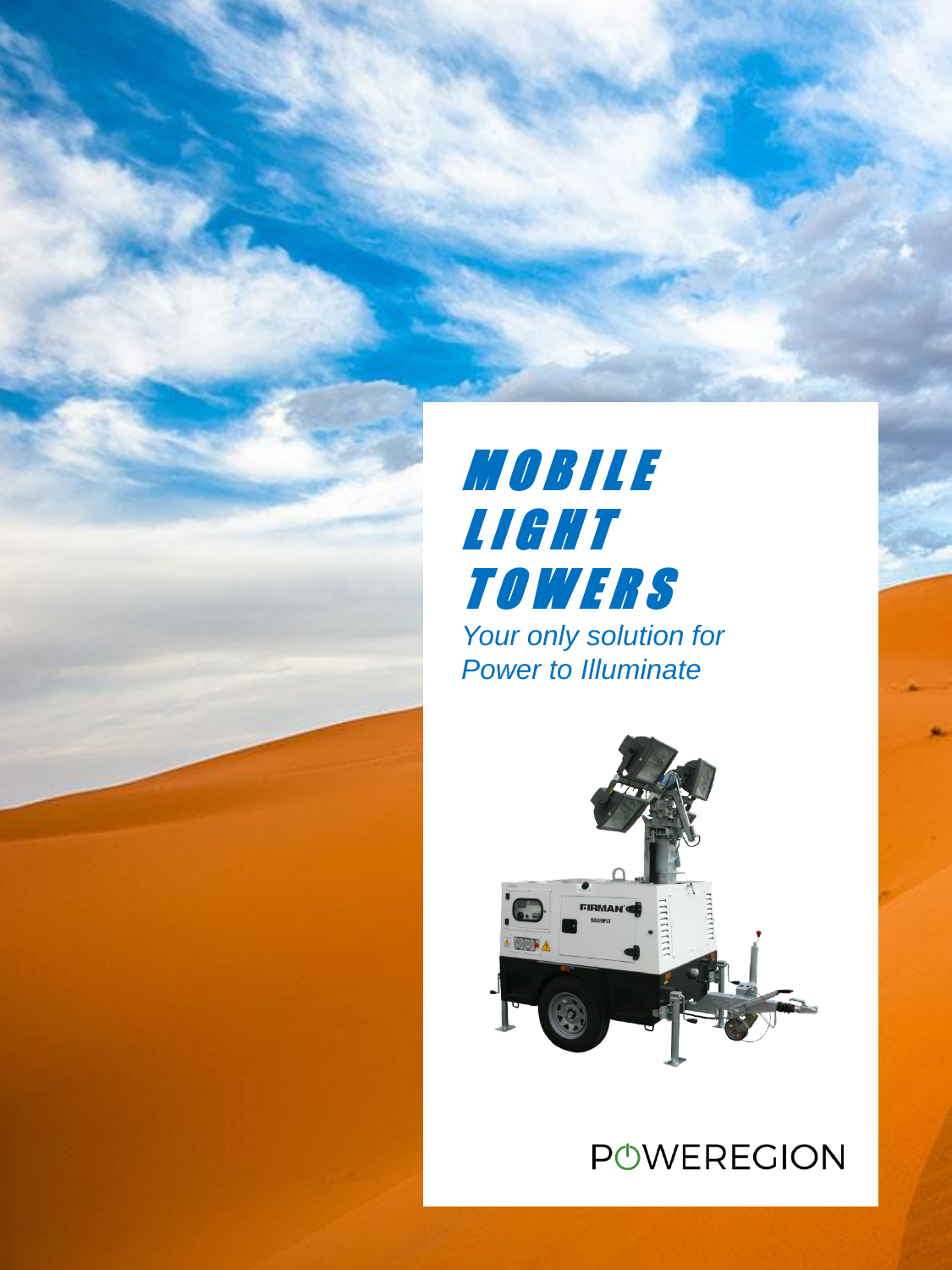# M O B I L E L I G H T T O W E R S

No matter what your lighting needs, FIRMAN mobile light towers offer the options and durability to deliver consistent, reliable light to your jobsite.

Built to light up the toughest job sites from construction and mining to oil field applications. The 30ft (9.14m) extended height floodlight tower provides 4000W of light. The 360º tower rotation permits pinpoint positioning of the light. The -20ºC to 55ºC working temperature enables lighting under extreme weather conditions.

At FIRMAN, delivering quality to customers is of highest priority. Every mobile light tower undergoes rigorous testing keeping in mind customer peace of mind and user friendliness in operating control.

*Consistent lighting in extreme conditions, longer run times, convenient maintenance and easy to move*

#### *KEY BENEFITS*

Compact structure Easy to move and use Longer service life Lower energy consumption Audible warning system for safety Backed by International Warranty



Poweregion is proud to offer FIRMAN diesel fueled mobile light towers. Easy to handle and move, safety and exceptional build quality make these light towers truly standout in extreme weather conditions.

## **POWEREGION**

Photos and illustrations contained herein might depict products with optional and/or extra components which are not included with the standard version of the product and therefore, are not included in a purchase of such product unless the customer specifically purchases such optional/extra components. We reserve the right to change the specifications and design of products described in this literature without notice.

#### www.poweregion.com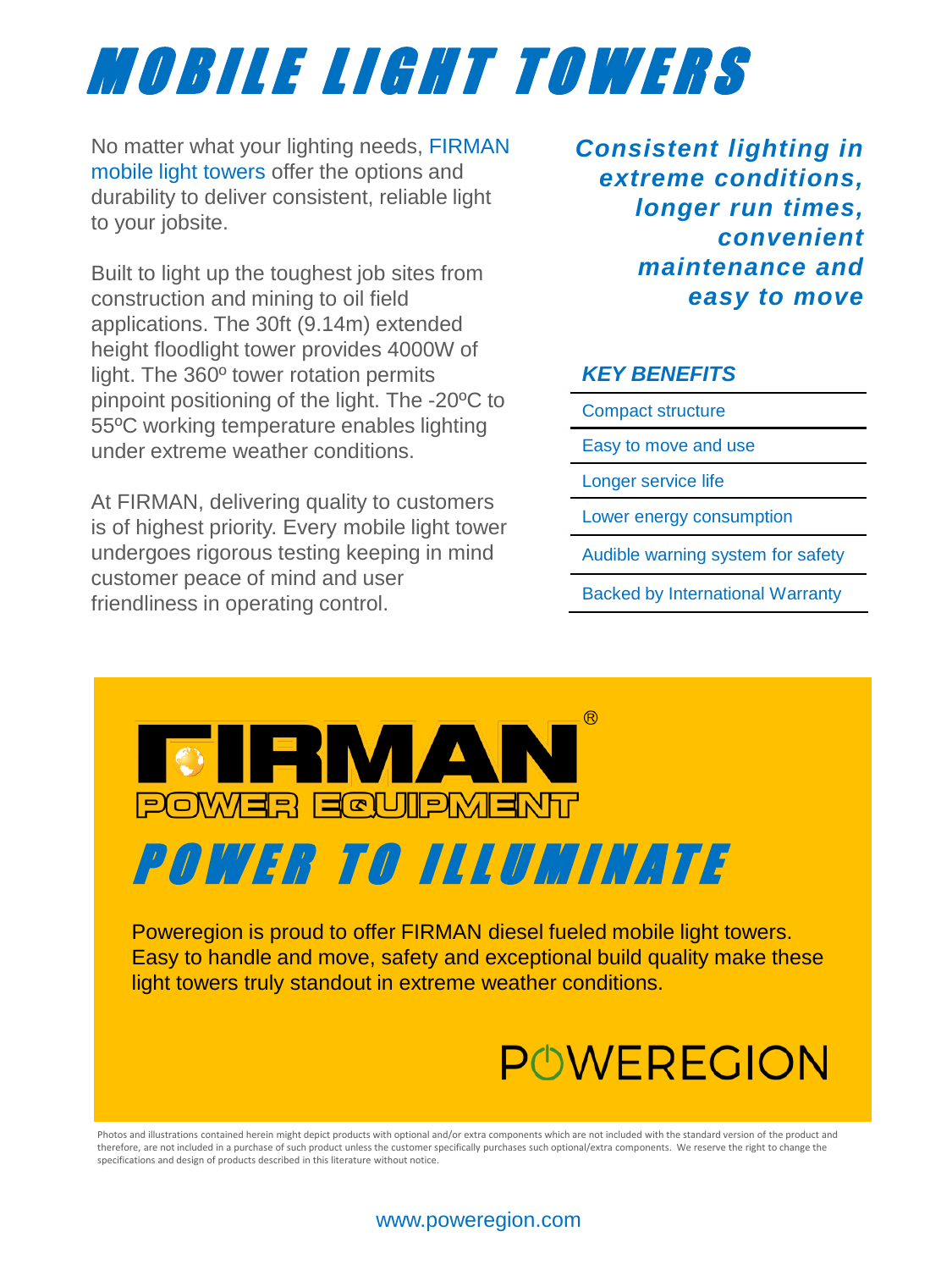# M O B I L E L I G H T T O W E R S



SDG9PLT / SDG9KLT / SDG9FLT

| Engine                   | <b>Brand</b>                                                                               | Perkins, Kubota, Firman |
|--------------------------|--------------------------------------------------------------------------------------------|-------------------------|
|                          | Cooling                                                                                    | Water cooled            |
|                          | Speed                                                                                      | 1500Rpm                 |
|                          | Noise level @ 7m                                                                           | 64dbA                   |
| Mast                     | Manual / Electric telescopic mast with safety block, carrying four metal halide spotlights |                         |
|                          | Watt per lamp                                                                              | 1000                    |
|                          | Lumens per lamp                                                                            | 90000                   |
|                          | <b>Total watts</b>                                                                         | 4000                    |
|                          | <b>Total lumens</b>                                                                        | 360000                  |
|                          | Manual mast rotation                                                                       | 360°                    |
|                          | Raise mast to full height                                                                  | Manual / Electric       |
|                          | Lower mast to travel position                                                              | Manual / Electric       |
|                          | Working temperature                                                                        | -20°C to 55°C           |
| Fuel                     | Type                                                                                       | <b>Diesel</b>           |
|                          | Bunded fuel tank capacity (L)                                                              | 100                     |
|                          | Fuel consumption (L/Hr)                                                                    | 1.47                    |
|                          | Run time for full tank (Hrs)                                                               | 68                      |
| Volatage                 | Total voltage (V)                                                                          | 230                     |
|                          | Sockets 230V                                                                               | 1 x 16amps              |
|                          | Maximum output                                                                             | 7.4KVA / 7.4KW          |
| Dimensions and<br>Weight | Maximum height of tower                                                                    | 30ft (9.14m)            |
|                          | Length with mast stowed                                                                    | 170in (4.32m)           |
|                          | Width                                                                                      | 35.4in (0.9m)           |
|                          | Width with outriggers extended in                                                          | 96in (2.44m)            |
|                          | Dry weight                                                                                 | 740 <sub>kg</sub>       |

#### www.poweregion.com